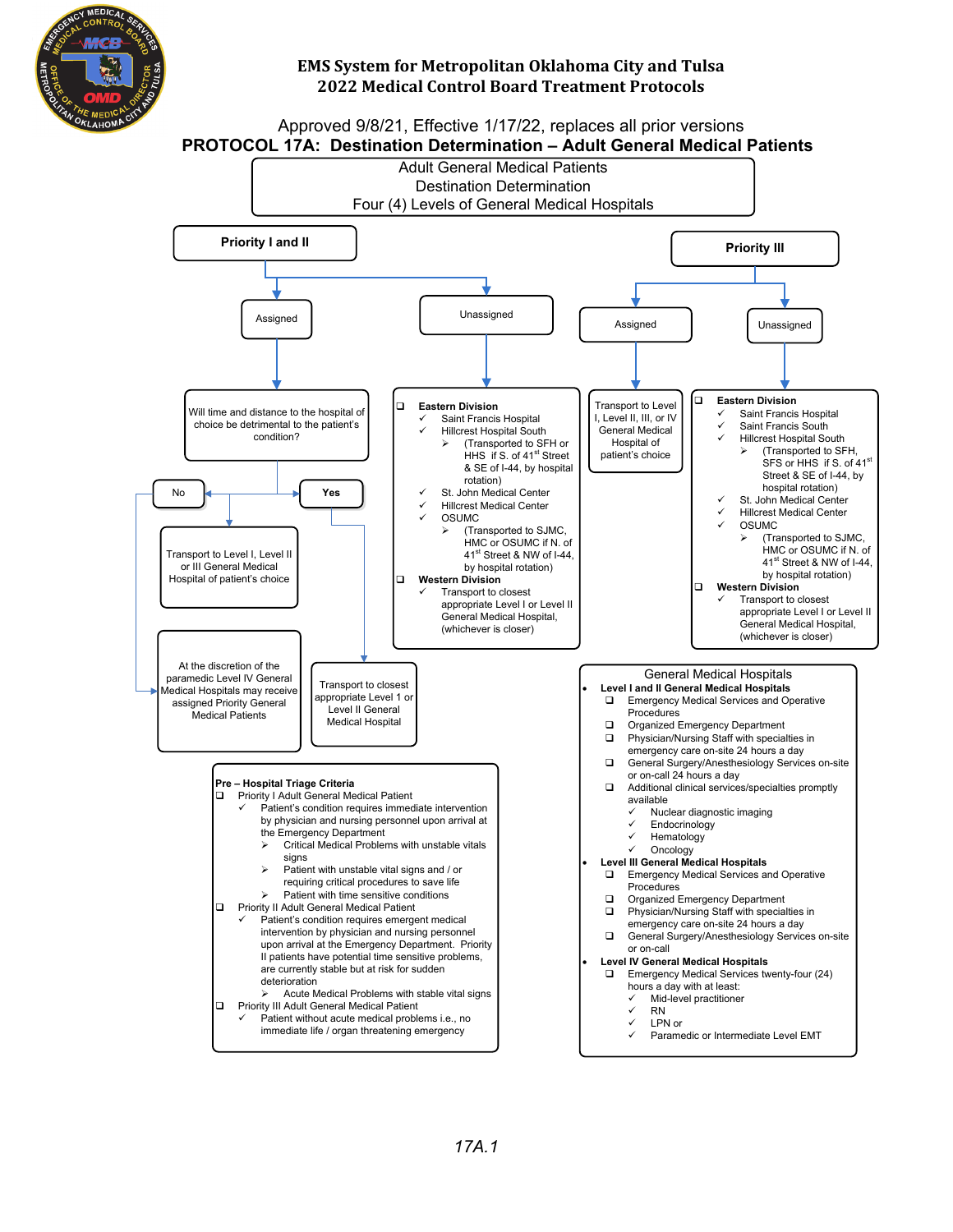

## Approved 9/8/21, Effective 1/17/22, replaces all prior versions  **PROTOCOL 17A:****Destination Determination – Adult Cardiology Patients**



- symptomatic cardiac dysrhythmia
- Priority II Adult Cardiology Patient
	- **Q** Example:
		- $\checkmark$  Cardiac patients with pre-existing condition requiring evaluation only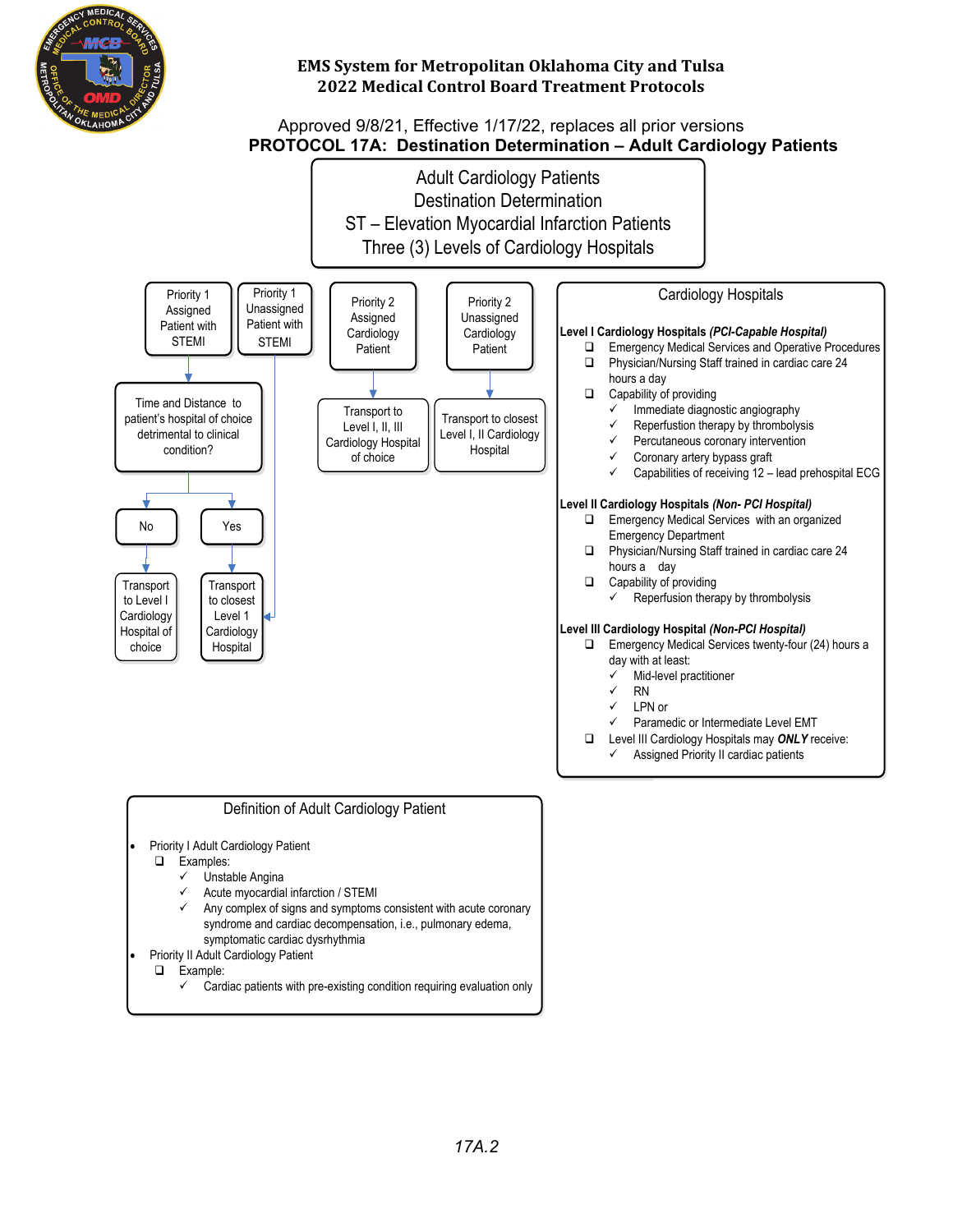

#### Approved 9/8/21, Effective 1/17/22, replaces all prior versions **PROTOCOL 17A: Destination Determination – Adult Stroke Patients**



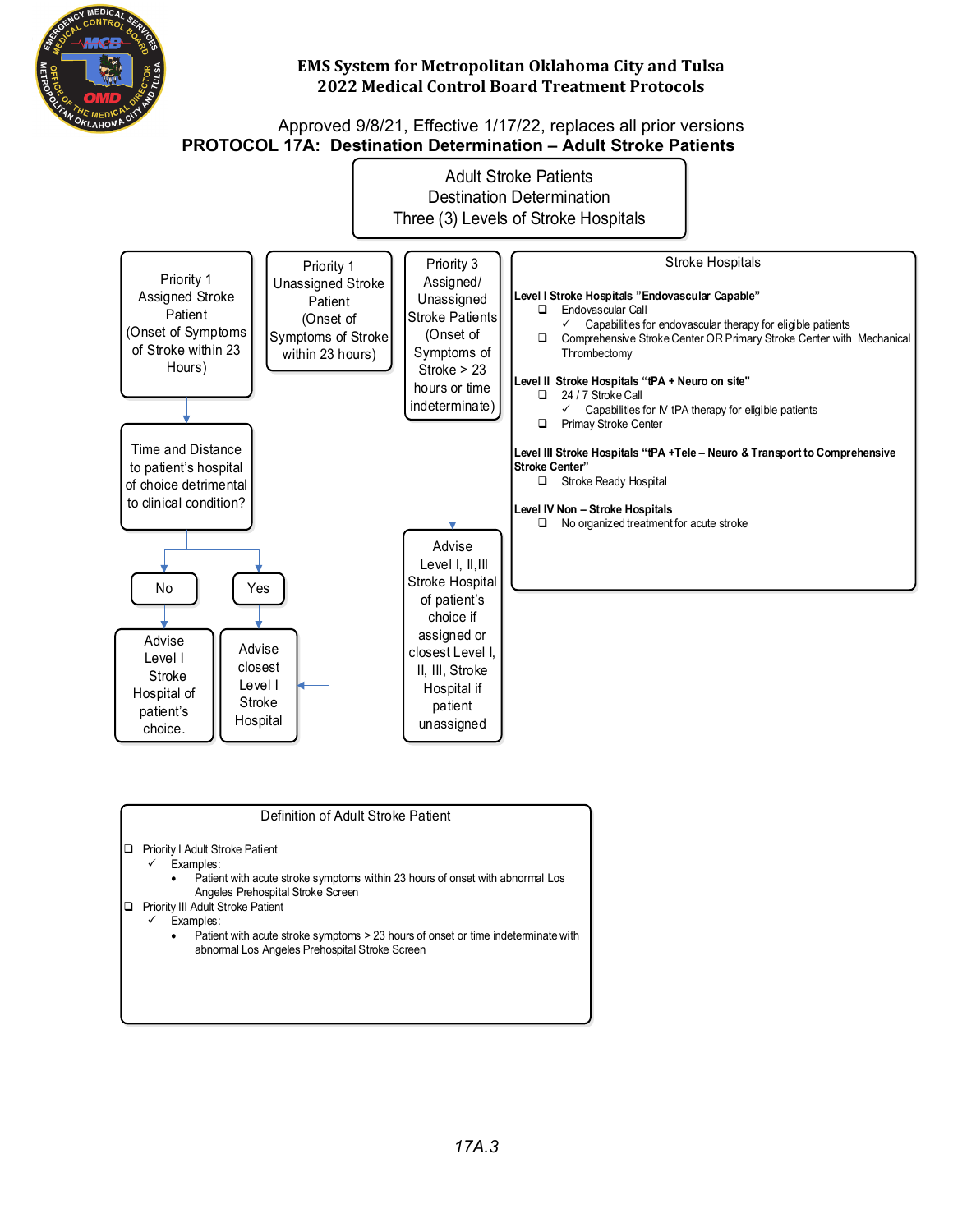

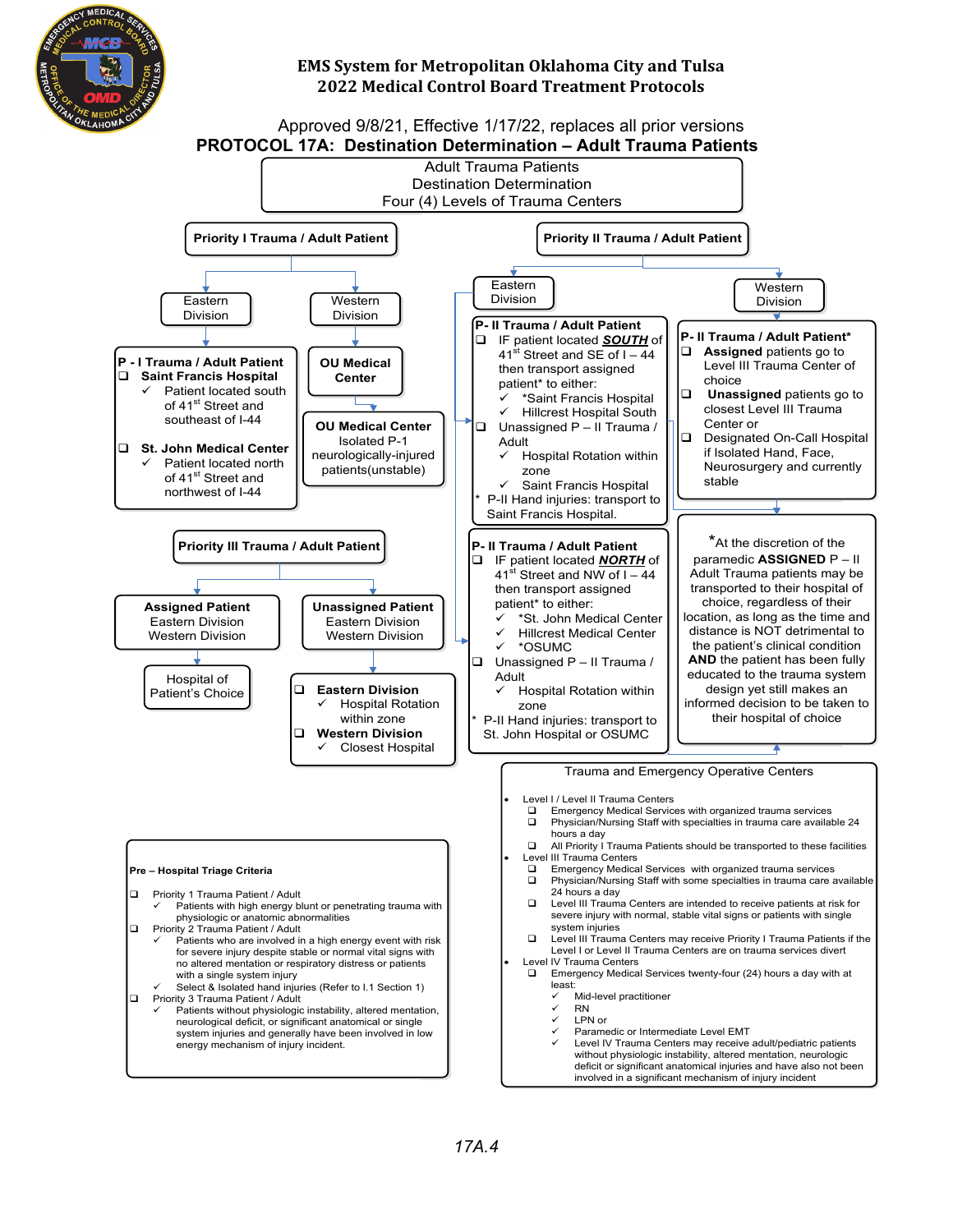

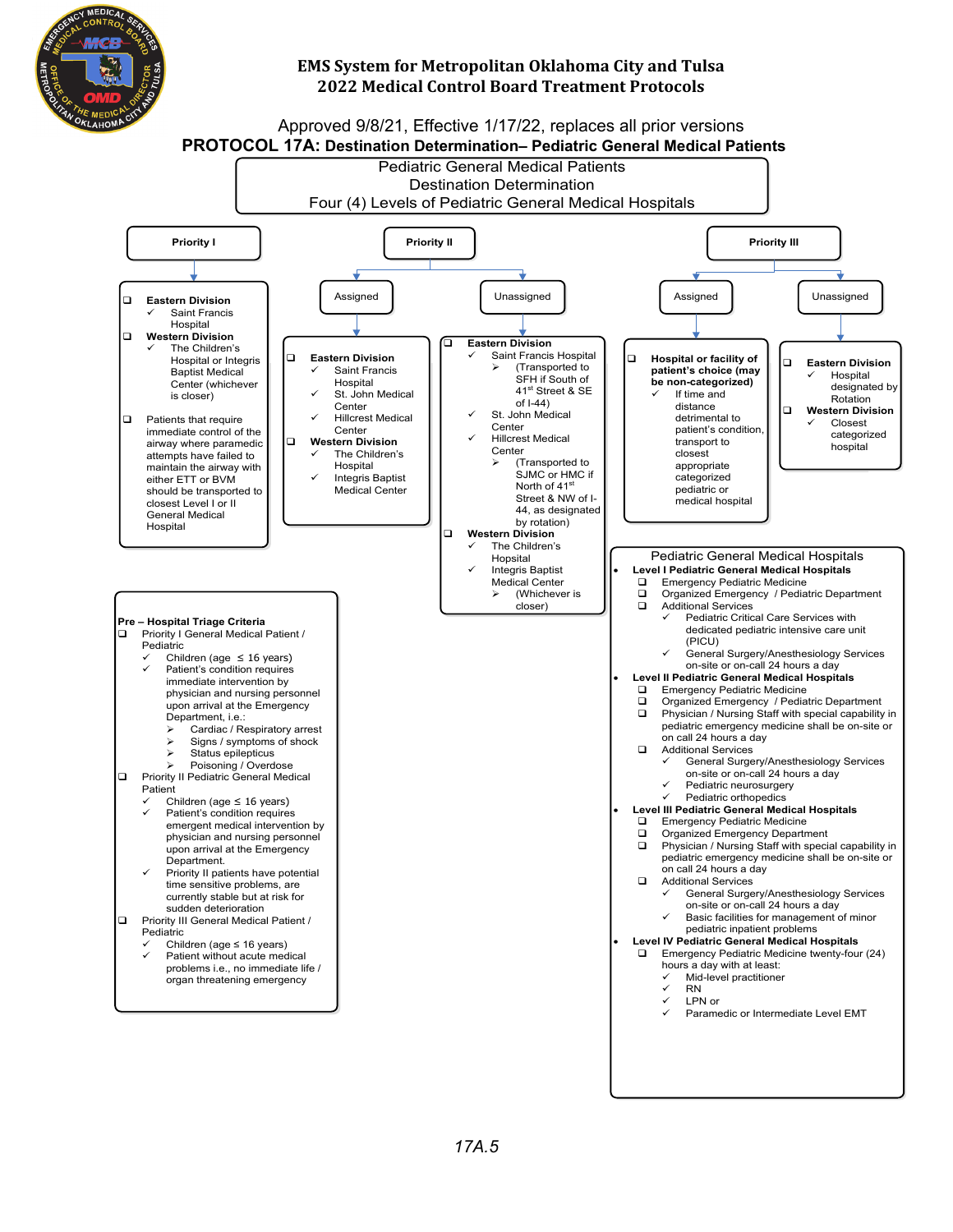

#### Approved 9/8/21, Effective 1/17/22, replaces all prior versions  **PROTOCOL 17A: Destination Determination – Pediatric Trauma Patients**

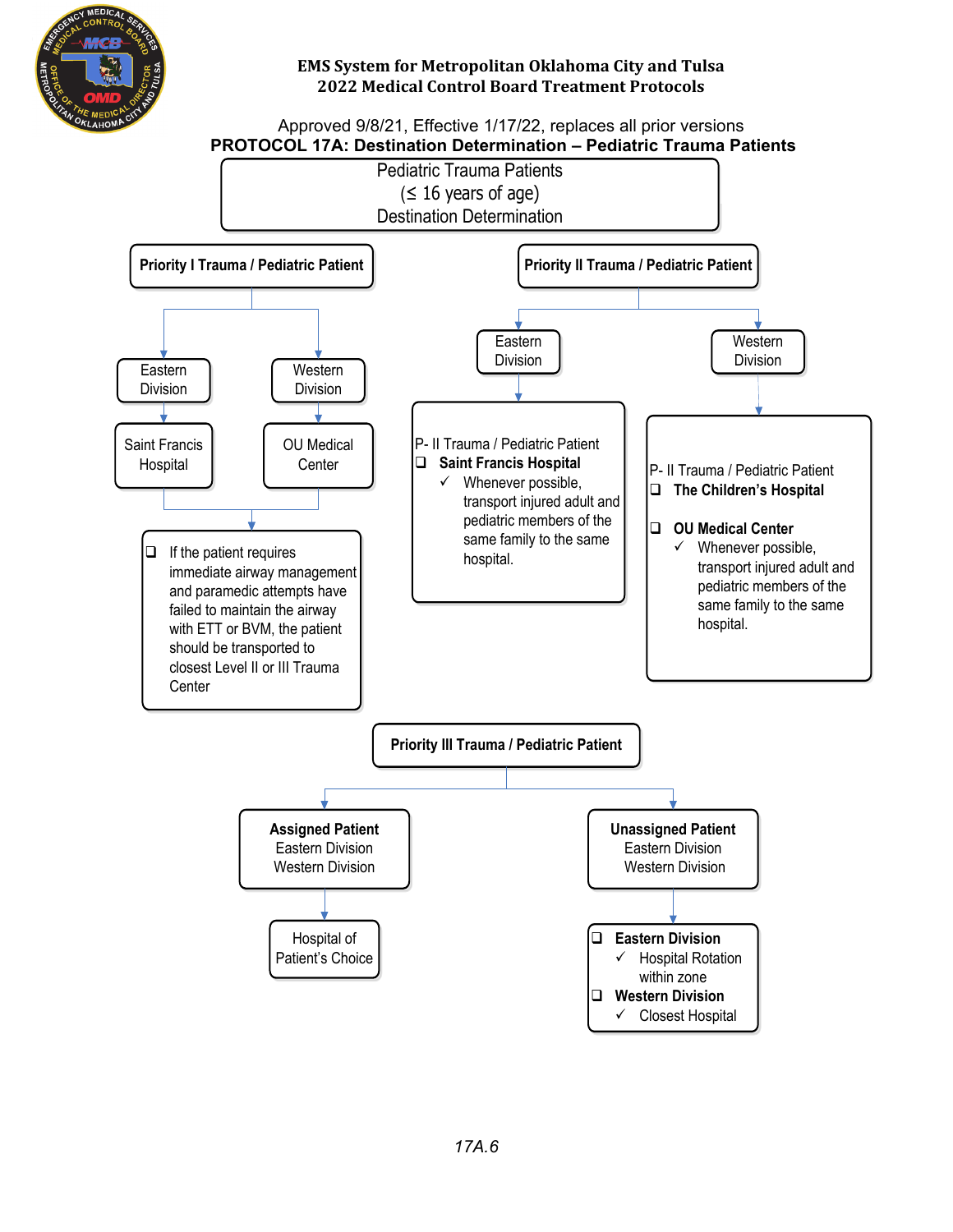

#### Approved 9/8/21, Effective 1/17/22, replaces all prior versions **PROTOCOL 17A: Destination Determination – Neonatal Medical Patients**



#### Neonatal Priority Determination

## **Priority I - Unstable**<br> **Q** Cardiac or resp

- $\Box$  Cardiac or respiratory arrest<br> $\Box$  Less than 35 weeks gestation
- □ Less than 35 weeks gestation at time of birth(estimated)<br>□ APGAR ≤ 5 at 5 minutes
- APGAR ≤ 5 at 5 minutes<br>SpO2 less than 90% on oxygen
- q SpO2 less than 90% on oxygen q Diagnosed genetic disorders

# **Priority II - Stable**<br> **a** 35 weeks or

- $\Box$  35 weeks or later gestation at time of birth (estimated)<br> $\Box$  APGAR > 5 at 5 minutes
- APGAR > 5 at 5 minutes
- $\Box$  No immediate life threat identified